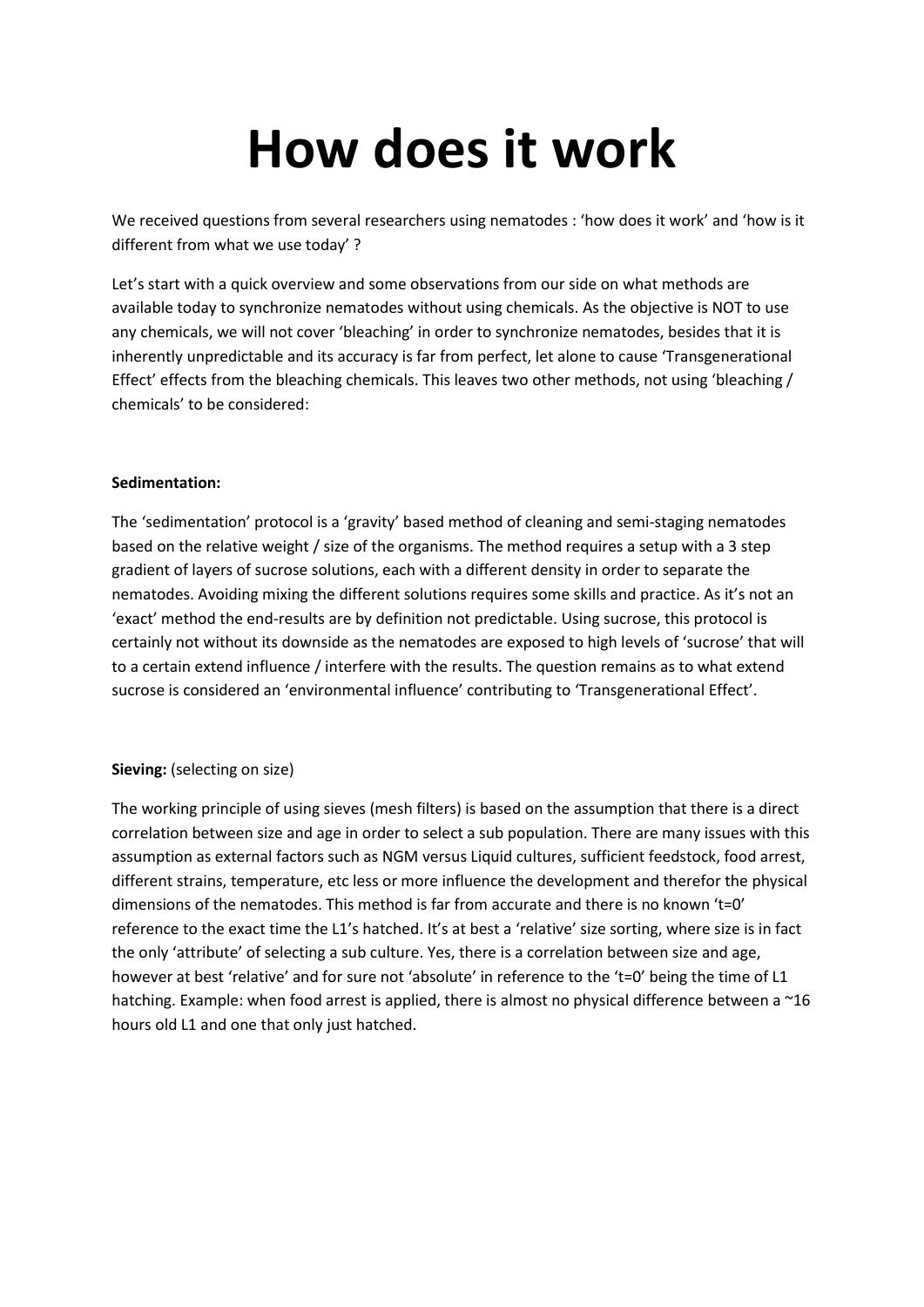Over time, different systems using the 'sieving principle' have been invented / developed using mesh-membranes or microfluidics devices that have obstacles such as micro-pillars, micro-channels, etc to block the passage of nematodes above a certain size. In some cases, there are devices being promoted today that in fact need fluidic pressure (!) to push through the nematodes in these type of contraptions with an 'advertised' synchronization of approximately 80% !?. Not to mention 'mechanical' induced physical damage or stress …

Unless somebody proves us wrong, there are today NO known systems based on the principle of 'sieving' that have factually (!) demonstrated to be able to accurately (> 99%) select a L1 subpopulation of nematodes with repeatable / predictable results. The 'sieving principle' by itself simply does not allow this to happen.

Facing the challenges of 'NO CHEMICALS' being allowed in the process, plus the need for an 'absolute' Accuracy, Predictable, Repeatability and Ease of Use, a different working principle was needed for synchronizing nematodes in both high and low volume applications.

Early 2015 an innovative new working principle was invented, being able to synchronize nematodes, without the use of chemicals, with an absolute working principle, assuring accurate, repeatable results and not the least of all very ease of use. In addition its scalable in case very large volumes are required. Sounds almost too good to be true, right?

## **So how does it work ?**

The working principle of the NemaSync C. elegans Synchronizer (CES) uses a 2 step process:

In the first step we 'wash out' all the debris and anything smaller than adults and eggs. After the 'wash', we proceed with the second step being the actual 'harvest step' / 'synchronization step'. Adults and eggs are transferred after the washing step to the 'Harvest' filter. In this second stage, adults and egg's cannot pass through, however as soon as the eggs hatch, the L1's will transfer through the filter with little or no delay. So you have L1's where the 't=0' is known with an error margin of less than a minute and depending on your total 'harvest time window' it will decide the 'time spread' between the first L1 and the last one L1 you harvest.

That's all! Sounds simple and so it is!

For us (the NemaSync team) the real challenge and cost turned out to be the design and manufacturability of the micro filters as from the almost 200k elongated apertures on a 80mm diameter filter not a single aperture is allowed to have a defect or deviate from a critical set of dimensions (ZERO defect is required as 99.999% is not good enough). Making these high precision micro-filters requires similar production and clean room technology as seen in today's semiconductor industry.